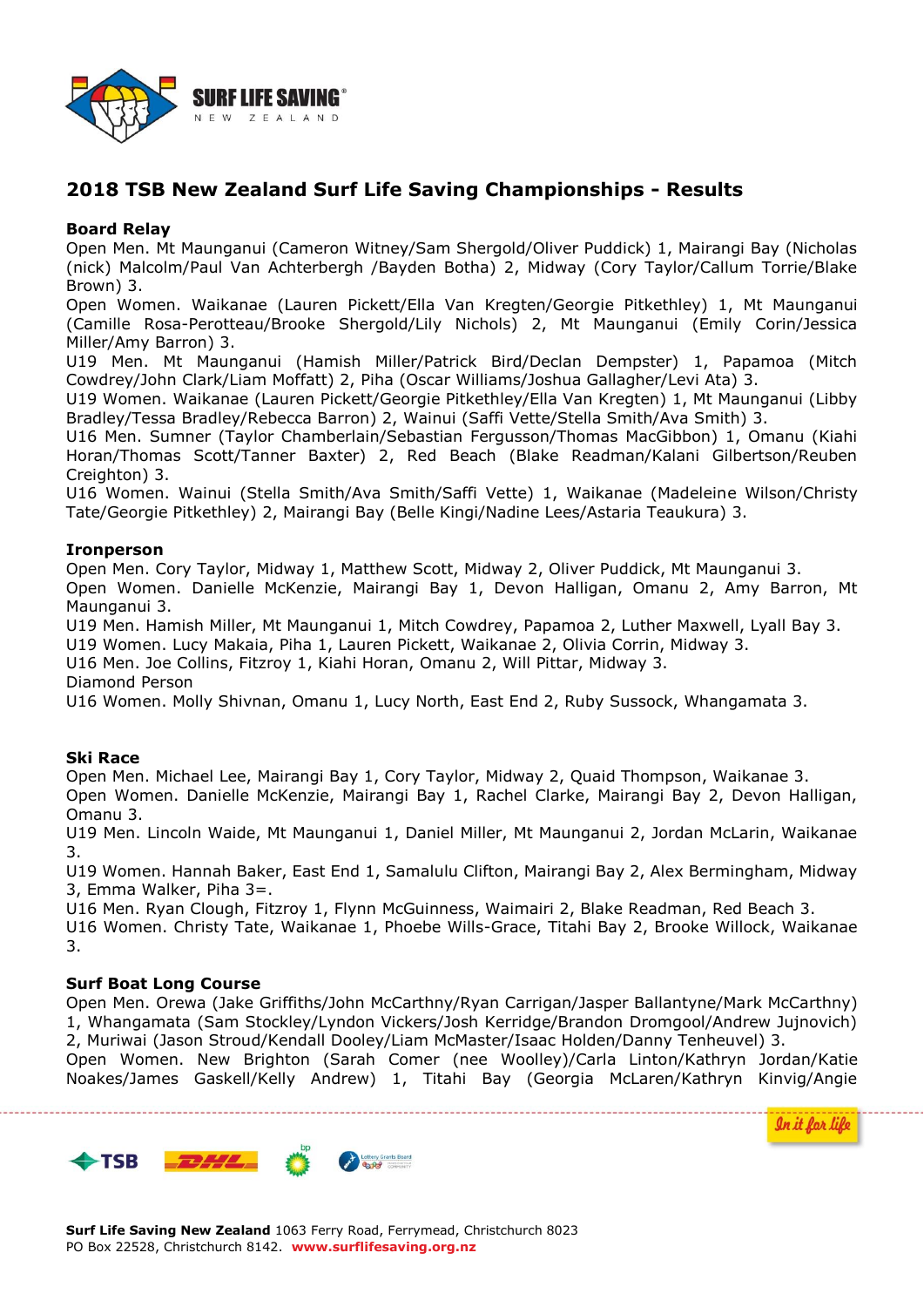Keen/Tracey Mills/Wil McDowell) 2, Red Beach (Jasmin Cornish/Rebecca Ash/Grace Joseph/Danielle Ford/Jed Wright) 3.

U23 Men. Titahi Bay (Adam Stella/Darryn Stapleton/Jonathan Henry/Fraser McLaren/Wil McDowell) 1, Piha (Oliver Tattersall/Tom Jacob/Shem Broekhuizen/Adam Walker/Tom Jacka/Thomas Hallwright) 2, Bethells Beach (Elijah Fuluifaga Chan Foung/Alex Kwak/Joshua Whittington/Joshua Benjamin/Henry Backhouse-Smith) 3.

U23 Women. Orewa (Sylvie Mitchell/Kayla Fuemana/Alexandra Murden/Tyler McDowall/Stuart Handford) 1, Piha (Ashley Clarke/Seagh Von Keisenberg/Laura Evans/Leilani Ioelu/Jean-Paul Smit) 2, Orewa (Danielle Shrubsall/Sarah Hogg/Sasha Ballantyne/Madeline Fergus/Mark McCarthny) 3.

U19 Men. Orewa (Xander Cuff/Callum Stinson/Finn Woodcock/James Hickman/Mark McCarthny) 1, Titahi Bay (Caleb Clarke/Harris Findlater/Eli Jones/Tayne McMahon/Kyle Lang) 2, Sunset Beach (Xavier Lusby/Flynn Avery/Sean Oliver/Sebastian Neilands/Michael Waldegrave/Harrison Fulton) 3. U19 Women. Titahi Bay (Maya Stillwell/Luisa Stillwell/Bernice Holford/Hannah-Leigh Holford/Tim

Marsden) 1, North Beach (Kate McCabe/Portia Raharaha/Alicia Ngaere McMeeking/Alex MacKie/David Pipe) 2, Paekakariki (Alexandra Jones/Alexandra Coupe/Daniella De Atouguia/Keely Saunders/Steven Dickson) 3.

# **Surf Boat Short Course**

Open Men. New Brighton (James Alcock/James Gaskell/Luke Hoddinott/Ryan Bombay/Mathew Zainey/Ian Seymour) 1, North Beach (Rob McCaig/Frano Staub/David Pipe/Mackenzie MacKy/Dean Isherwood/Reuben Tait) 2, Muriwai (Jason Stroud/Kendall Dooley/Liam McMaster/Isaac Holden/Danny Tenheuvel) 3.

Open Women. Muriwai (Nicole Owen/Kathryn Wright/Jaime Gunderson/Alison Craigie/Ricky Butt) 1, Orewa (Amie Thomason/Rebecca (becky) Thomason/Samantha Rogers/Nikki Jones/Stuart Handford) 2, Piha (Gracey Monteith/Audrey-Lise Bourneville/Ella Karrebaek/Stacey Kurylo/Jean-Paul Smit) 3.

U23 Men. Titahi Bay (Fraser McLaren/Darryn Stapleton/Jonathan Henry/Adam Stella/Wil McDowell) 1, Piha (Shem Broekhuizen/Tom Jacob/Oliver Tattersall/Adam Walker/Tom Jacka/Thomas Hallwright) 2, Bethells Beach (Elijah Fuluifaga Chan Foung/Alex Kwak/Joshua Whittington/Joshua Benjamin/Henry Backhouse-Smith) 3.

U23 Women. Orewa (Danielle Shrubsall/Madeline Fergus/Sarah Hogg/Sasha Ballantyne/Mark McCarthny) 1, Titahi Bay (Sinead Clark/Sarah Talbot/Jessica Cleland/Suzy Ellis/Brett Hamer/Maya Stillwell/Hannah-Leigh Holford) 2, Paekakariki (Jonti Cullen/Renee Cameron Bennett/Nicola Trott/Mckenzie Radovanovich/Shane Radovanovich) 3.

U19 Men. Whangamata (Sergio Schuler/Zane Sweetman/Joshua Nicholas/Taine Wilson/Steve Pipe) 1, Orewa (Xander Cuff/Callum Stinson/Finn Woodcock/James Hickman/Mark McCarthny) 2, Titahi Bay (Eli Jones/Tayne McMahon/Harris Findlater/Caleb Clarke/Kyle Lang) 3.

U19 Women. Titahi Bay (Luisa Stillwell/Maya Stillwell/Bernice Holford/Hannah-Leigh Holford/Tim Marsden) 1, New Brighton (Hayley Buckley/Myffy Roberts/Isabella Grant/Joanna Penrose/Logan Penrose) 2, North Beach (Portia Raharaha/Kate McCabe/Alicia Ngaere McMeeking/Alex MacKie/David Pipe) 3.

# **Surf Canoe Long Course**

Open Men. Waimairi (Carl Righton/Mark Cresswell/Greg Shea/Daniel Firth/Richard Phillips) 1, Waikanae (Quaid Thompson/Zach Ferkins/Alex Bristow/James Blackburne/Cole Williams) 2, Mairangi Bay (Tuva'a Clifton/Miles Broderick/Cody Richards/Jonathan Reshef/Danny Morrison/Travis Mitchell) 3.

Open Women. Waimairi (Caitlin Ruddle/Madeline Dawe/Carly Tyler/Kim Hendrie) 1, Waikanae (Ella Andrew/Courtney Hoskin/Ana Naden/Kim Thompson/Anna Ellingham/Lucy Mossman) 2, Wainui (Anelia Evans/Moira Lee/Carolyn Hodgekinson/Sophie Burns) 3.

U19 Men. Waikanae (Jordan McLarin/Ben Bristow/Sam Ferkins/Cole Williams/Sam Blackburne/Jacob Scammell) 1, Opotiki (Nicolas Cannell/Bryn Gault/Luke Seufert/Te Arohana Edgar/Justice Ford) 2, Wainui (George Zame/Louis Birkhead/Joseph Zame/Adam Donaldson) 3.

U19 Women. Mt Maunganui (Molly Alton/Katrina Gadsbey/Lola May Ferber/Claudia Paterson/Lily Alton/Ella Apps) 1, Midway (Haylea Rodgers/Kirby Scammell/Alex Bermingham/Annabel Higgins) 2, Whakatane (Anna Manning/Courtney Jane Moir/Kaitlin Reid/Ashleigh Jackson/Carla Reid) 3.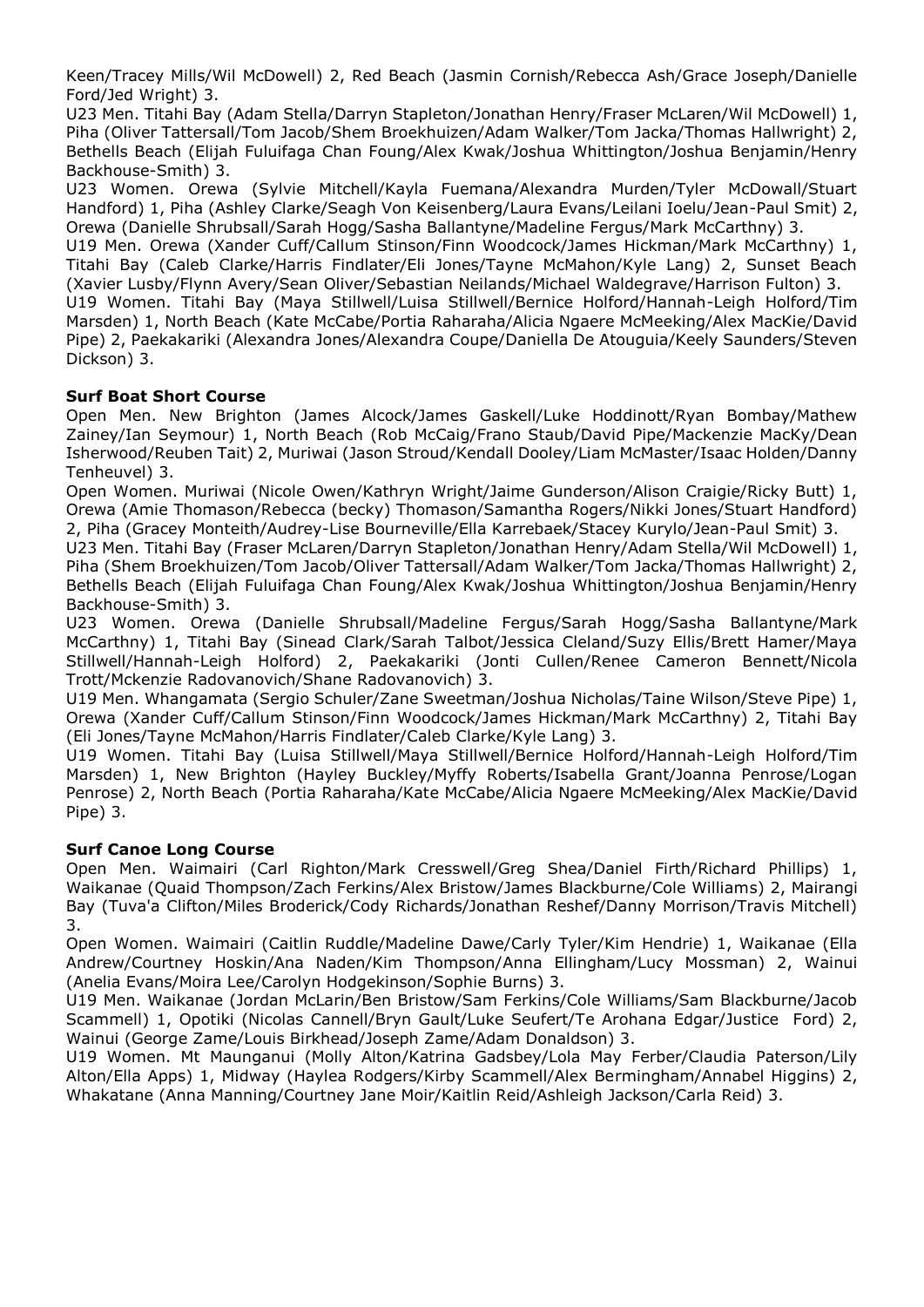# **Surf Canoe Short Course**

Open Men. Waimairi (Carl Righton/Mark Cresswell/Greg Shea/Daniel Firth/Richard Phillips) 1, Waikanae (Quaid Thompson/Zach Ferkins/Alex Bristow/James Blackburne/Sam Ferkins/Cole Williams) 2, Waimarama (Michael Harman/Ben Cross/Luke Harman/Michael Bassett-Foss) 3.

Open Women. Waimairi (Caitlin Ruddle/Madeline Dawe/Carly Tyler/Kim Hendrie) 1, Waikanae (Kim Thompson/Courtney Hoskin/Ana Naden/Ella Andrew/Anna Ellingham/Lucy Mossman) 2, Red Beach (Sharon Turner/Robyn Presland-Tack/Megan McKenzie/Natasha Thompson) 3.

U19 Men. Waikanae (Jordan McLarin/Ben Bristow/Sam Ferkins/Cole Williams/Sam Blackburne/Sam Middleton) 1, Mairangi Bay (Josh Linton/Wynton Brick/Benjamin Miles/Harrison Walker Bell) 2, Ocean Beach (Lars Benson/James Denny-Galo/Jamie Nichols/Luke Kay/George Kilmister) 3.

U19 Women. Whakatane (Anna Manning/Courtney Jane Moir/Ashleigh Jackson/Kaitlin Reid/Carla Reid) 1, Waikanae (Ella McBreen/Stacey Warren-Moiser/Charlotte Blackburne/Genna Robertson/Lily Sparks/Petra Sparks) 2, Mairangi Bay (Fenella Sands/Zoe MacReady/Jessica Jones/Imogen Moore) 3.

# **Surf Race**

Open Men. Louis Clark, Taylors Mistake 1, Matthew Scott, Midway 2, Paul Van Achterbergh, Mairangi Bay 3.

Open Women. Danielle McKenzie, Mairangi Bay 1, Natalie Peat, Papamoa 2, Jessica Miller, Mt Maunganui 3.

U19 Men. Zac Reid, Fitzroy 1, Bayden Botha, Mairangi Bay 2, Louis Clark, Taylors Mistake 3.

U19 Women. Libby Bradley, Mt Maunganui 1, Lucy Makaia, Piha 2, Tessa Bradley, Mt Maunganui 3.

U16 Men. Daniel Shanahan, Mt Maunganui 1, Joe Collins, Fitzroy 2, Thomas Scott, Omanu 3.

U16 Women. Lucy North, East End 1, Sasha Reid, Fitzroy 2, Molly Shivnan, Omanu 3.

#### **2km Beach Run**

Open Men. Liam Chesney, Lyall Bay 1, Benjamin Phillips, Taylors Mistake 2, Will Little, Ocean Beach 3.

Open Women. Michelle Rennie, Waikanae 1, Teneale Hatton, Piha 2, Georgia Stroud, Taylors Mistake 3.

U19 Men. Will Little, Ocean Beach 1, Liam Chesney, Lyall Bay 2, Matthew Oliver, Papamoa 3.

U19 Women. Georgia Stroud, Taylors Mistake 1, Tabitha Marshall, Mt Maunganui 2, Alexandra Edmonds, Lyall Bay 3.

U16 Men. Finn Ward, Piha 1, Joe Collins, Fitzroy 2, Finbar Chesney, Lyall Bay 3.

U16 Women. Gemma Baldey, Whakatane 1, Briana Irving, Waikanae 2, Penelope Salmon, Omanu 3.

#### **Beach Flags**

Open Men. Daniel Rippon, Piha 1, Murdoch Finch, Omanu 2, Morgan Foster, South Brighton 3.

Open Women. Olivia Eaton, Mt Maunganui 1, Casie Fyall, Waikanae 2, Madison Kidd, Papamoa 3.

U19 Men. Stefan Powney, Piha 1, Aidan Smith, Papamoa 2, Flynn Grey, Papamoa 3.

U19 Women. Georgia Rathbone, St. Clair 1, Sophie Sandford, Omanu 2, Sophia Bogdanovas Epapara, Papamoa 3.

U16 Men. Mitchell Irwin, Omanu 1, Reece Akuhata, Ocean Beach 2, Dylan Vujcich, Orewa 3.

U16 Women. Briana Irving, Waikanae 1, Astaria Teaukura, Mairangi Bay 2, Freya Dooley, Red Beach 3.

#### **Board Race**

Open Men. Paul Van Achterbergh, Mairangi Bay 1, Cory Taylor, Midway 2, Nicholas (nick) Malcolm, Mairangi Bay 3.

Open Women. Devon Halligan, Omanu 1, Danielle McKenzie, Mairangi Bay 2, Jasmine Smith, Wainui 3.

U19 Men. Declan Dempster, Mt Maunganui 1, Bayden Botha, Mairangi Bay 2, Hamish Miller, Mt Maunganui 3.

U19 Women. Olivia Corrin, Midway 1, Libby Bradley, Mt Maunganui 2, Tessa Bradley, Mt Maunganui 3.

U16 Men. Thomas Scott, Omanu 1, Kiahi Horan, Omanu 2, Sebastian Fergusson, Sumner 3.

U16 Women. Ava Smith, Wainui 1, Georgie Pitkethley, Waikanae 2, Molly Shivnan, Omanu 3.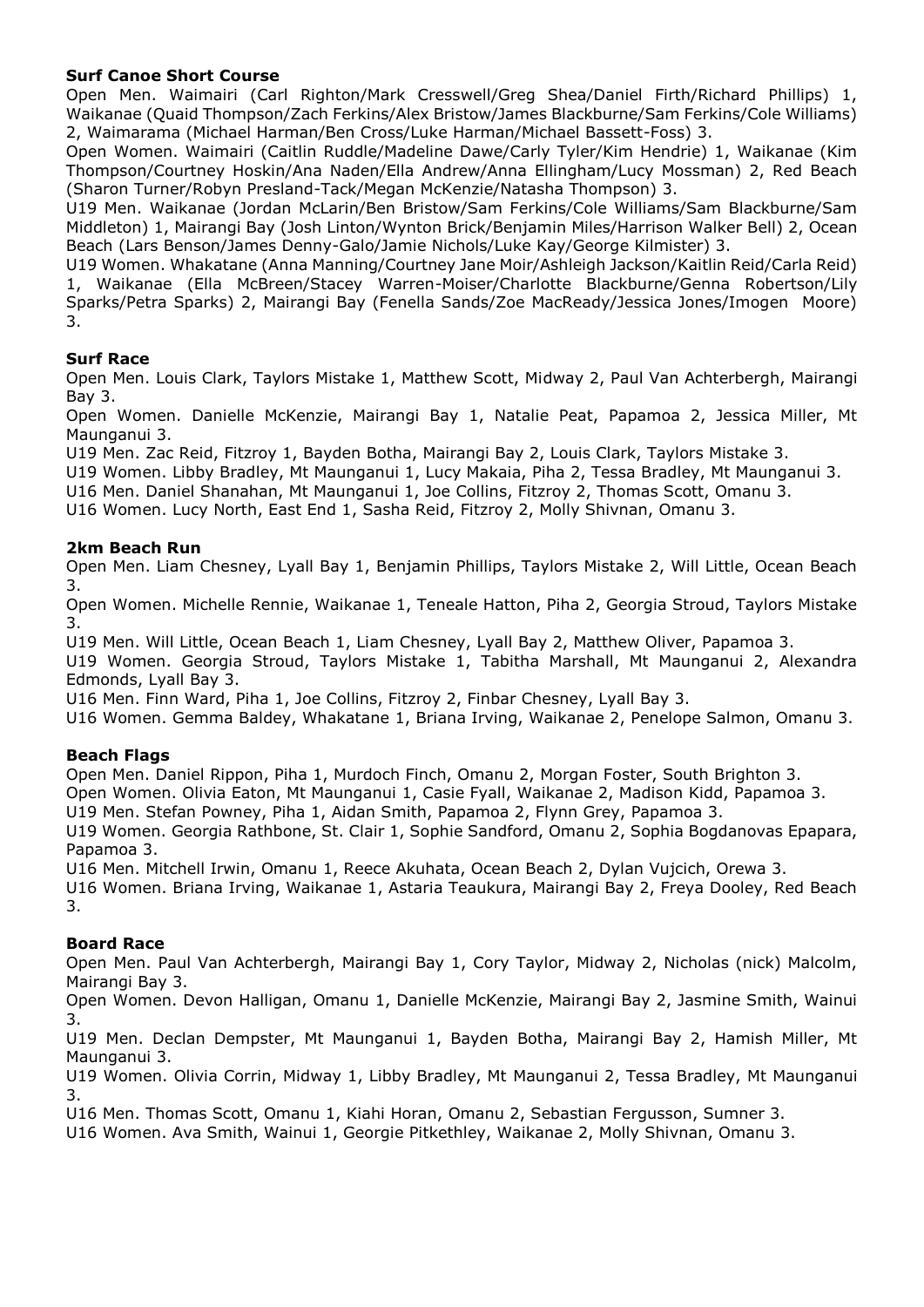#### **Board Rescue**

Open Men. Mairangi Bay (George Hunter/Paul Van Achterbergh ) 1, Midway (Cory Taylor/Chris Dawson) 2, Red Beach (Jack Gavin/Daniel Cairns) 3.

Open Women. Wainui (Aberdeen Falwasser-Logan/Saffi Vette) 1, Mairangi Bay (Samantha Rowe/Kayla McKenzie) 2, Papamoa (Natalie Peat/Sophie Hayden) 3.

U19 Men. Mt Maunganui (Lochlainn O'Connor/Daniel Miller) 1, Mt Maunganui (Declan Dempster/Hamish Miller) 2, Fitzroy (Zac Reid/Joe Collins) 3.

U19 Women. Mt Maunganui (Tessa Bradley/Libby Bradley) 1, Waikanae (Lauren Pickett/Ella Van Kregten) 2, East End (Lucy North/Hannah Baker) 3.

U16 Men. Fitzroy (Joe Collins/Ryan Clough) 1, Red Beach (Reuben Creighton/Lachlan Nicholls) 2, Omanu (Kiahi Horan/Tanner Baxter) 3.

U16 Women. Lyall Bay (Loredana Unsworth/Ruby Hikuroa) 1, Westshore (Mahina Ross/Hannah Cotter) 2, Waikanae (Brooke Willock/Georgie Pitkethley) 3.

#### **Run Swim Run**

Open Men. Max Beattie, Omanu 1, Cory Taylor, Midway 2, Matthew Scott, Midway 3.

Open Women. Natalie Peat, Papamoa 1, Jessica Miller, Mt Maunganui 2, Devon Halligan, Omanu 3.

U19 Men. Luther Maxwell, Lyall Bay 1, Zac Reid, Fitzroy 2, Atakura Julian, Lyall Bay 3.

U19 Women. Lucy Makaia, Piha 1, Olivia Corrin, Midway 2, Macy Burns, Lyall Bay 3.

U16 Men. Daniel Shanahan, Mt Maunganui 1, Jack Keepa, Wainui 2, Che Pulepule, Maranui 3.

U16 Women. Sasha Reid, Fitzroy 1, Ruby Sussock, Whangamata 2, Lucy North, East End 3.

#### **Ski Relay**

Open Men. Mt Maunganui (Oliver Puddick/Sam Shergold/Sam Roy ) 1, Midway (Cory Taylor/Samuel Newlands/Callum Torrie) 2, Papamoa (Scott Cowdrey/Daniel Hart/Jack Bullock) 3.

Open Women. Mairangi Bay (Danielle McKenzie/Rachel Clarke/Samalulu Clifton) 1, Piha (Emma Walker/Kirsty Wannan/Teneale Hatton) 2, Mairangi Bay (Kayla McKenzie/Samantha Rowe/Tiana Williamson) 3.

U19 Men. Lyall Bay (Oliver Newman/David Long/Luther Maxwell) 1, Red Beach (Sam Readman/Kade Scheib/Hamish Gledhill) 2, Mt Maunganui (Lincoln Waide/Hamish Miller/Daniel Miller) 3.

U19 Women. East End (Hannah Baker/Claudia Kelly/Nicola Godwin) 1, Midway (Danielle Scott/Jessica Blakeman/Olivia Corrin) 2, Mt Maunganui (Molly Alton/Katrina Gadsbey/Claudia Paterson) 3.

#### **Surf Teams Race**

Open Men. Mt Maunganui (Adam Simpson/Oliver Puddick/Cameron Witney/Perry Farrell) 1, Midway (Cory Taylor/Chris Dawson/Matthew Scott/Shaun Pahina) 2, Piha (Steven Ferguson/Cole Drinian/Oscar Williams/Jamie Peterson) 3.

Open Women. Mairangi Bay (Samantha Rowe/Victoria Clark/Rachel Clarke/Danielle McKenzie) 1, Mt Maunganui (Jessica Miller/Lily Nichols/Amy Barron/Grace Eglinton) 2, Lyall Bay (Samantha Lee/Ella Kingi/Macy Burns/Sophie Irving) 3.

U19 Men. Mairangi Bay (Bayden Botha/Joseph Wilson/Michael Slessor-White/Lachlan Booth) 1, Mt Maunganui (Hamish Miller/Lochlainn O'Connor/Isaac Marshall/Declan Dempster) 2, Lyall Bay (Liam Chesney/David Long/Luther Maxwell/Atakura Julian) 3.

U19 Women. Mt Maunganui (Libby Bradley/Tessa Bradley/Rebecca Barron/Tabitha Marshall) 1, Midway (Olivia Corrin/Jessica Blakeman/Danielle Scott/Kate Blakeman) 2, St. Clair (Devon Familton/Olivia Gold/Olivia Andrew/Carina Donegan) 3.

U16 Men. Omanu (Thomas Scott/Kiahi Horan/Tanner Baxter/Sam Jones) 1, Mt Maunganui (Daniel Shanahan/Matthew Wagstaff/Zachary Reeder/Jayden Murphy) 2, Red Beach (Patrick Makgill/Flynn Southcombe/Reuben Creighton/Henry Williams) 3.

U16 Women. Lyall Bay (Gabrielle Barnett-Bates/Loredana Unsworth/Ruby Hikuroa/Sophie Irving) 1, Omanu (Molly Shivnan/Hattie Fraser/Joy Mitchell/Grace Scott) 2, Mt Maunganui (Olive Pearce/Mckeelie Van Lye/Olivia Carr-Manoit/Lucy Ellis) 3.

#### **Beach Relay**

Open Men. Papamoa (Matthew Bond/Ben Johnston/Mitch Cowdrey/Aidan Smith) 1, Mt Maunganui (Marcus Or/Sam Roy /Fynley Caudery/Cameron Witney) 2, Mairangi Bay (Michael Lee/Daniel Dyet/Samuel Paterson/Daniel Peacocke) 3.

Open Women. Mt Maunganui (Ella Apps/Rosemary Knight/Alicia Wilson/Olivia Eaton) 1, Waikanae (Casie Fyall/Jamie Gedye/Briana Irving/Madeleine Wilson) 2, Ocean Beach (Shannon Gearey/Amiria Bates/Jess Tucker/Laura Johnson) 3.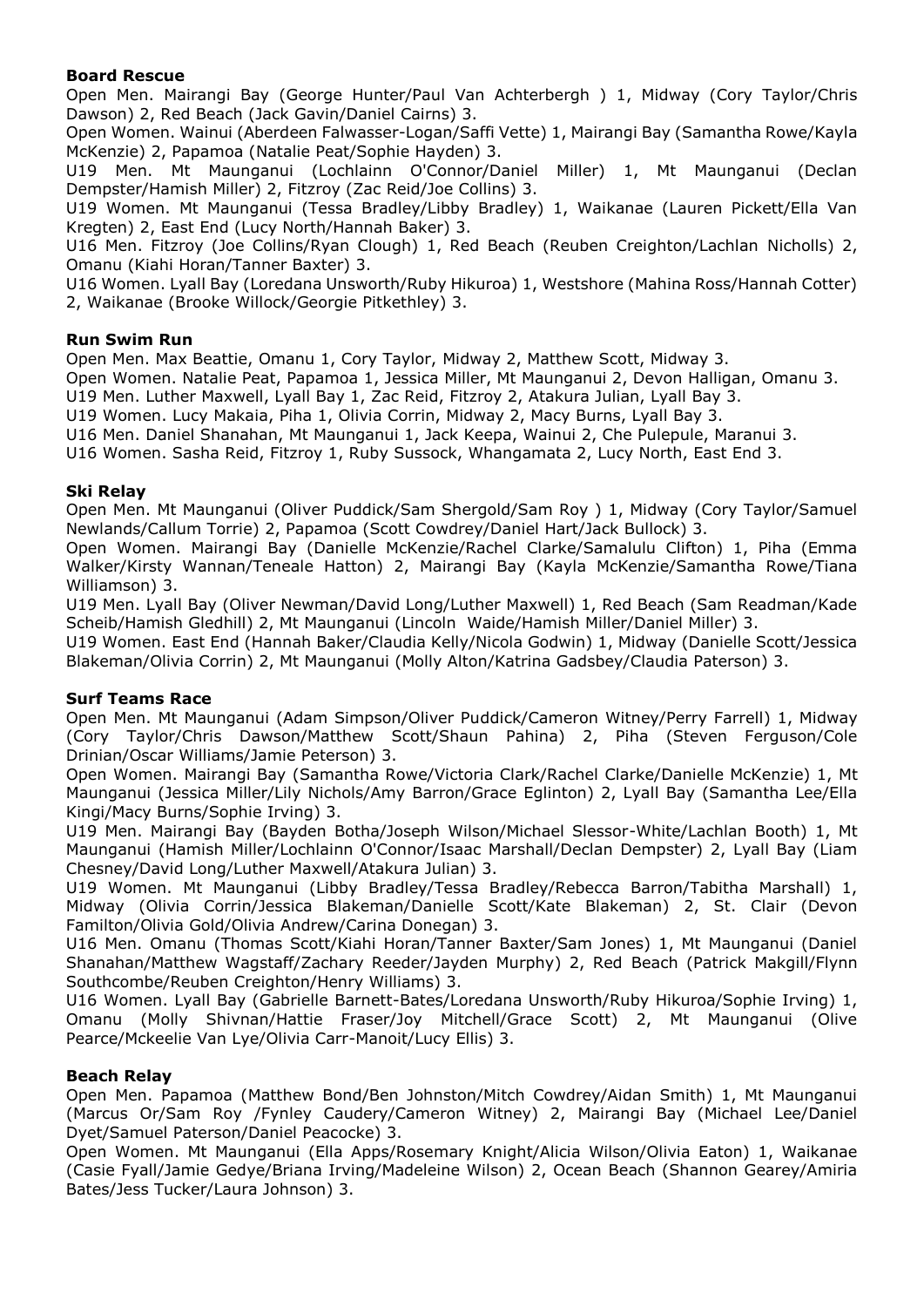U19 Men. Ocean Beach (Reece Akuhata/Ben Lewis/Kyle Corneilssen/Grayson Hesketh) 1, Mt Maunganui (Marcus Or/Cyril Senften/Fynley Caudery/Declan Dempster) 2, Papamoa (Matthew Bond/Mitch Cowdrey/Aidan Smith/Flynn Grey) 3.

U19 Women. Mt Maunganui (Ella Apps/Libby Bradley/Alicia Wilson/Tessa Bradley) 1, Waikanae (Madeleine Wilson/Briana Irving/Christy Tate/Brooke Willock) 2, Red Beach (Chelsea Grant/Freya Dooley/Sophie Hildesley/Aria Thompson) 3.

U16 Men. Ocean Beach (Reece Akuhata/Adam Bibby/Zethan Bennett/Grayson Hesketh) 1, Red Beach (Angus Henare/Jamie Ward/Flynn Southcombe/Patrick Makgill) 2, Orewa (Harry Wenman/Dylan Vujcich/Angus Kirkman/Liam McLaren) 3.

U16 Women. Waikanae (Brooke Willock/Madeleine Wilson/Briana Irving/Christy Tate) 1, Orewa (Renee Benney/Kate Wignell/Sakura Gardiner/Jemma Langman) 2, Papamoa (Caitlin Harris/Emily Pilbrow/Lucy Mano/Chanelle West) 3.

#### **Double Ski**

Open Men. Mairangi Bay (Travis Mitchell/Michael Lee) 1, Taylors Mistake (Frederick Teear/Liam O'Loughlin) 2, Mt Maunganui (Sam Roy/Sam Shergold) 3.

Open Women. Mairangi Bay (Danielle McKenzie/Rachel Clarke) 1, Waikanae (Kim Thompson/Courtney Hoskin) 2, Piha (Teneale Hatton/Kirsty Wannan) 3.

Open Mixed. Titahi Bay (Todd Grace/Phoebe Wills-Grace) 1, Orewa (James Scott/Macey Franich) 2, Mairangi Bay (Daniel Peacocke/Nadine Lees) 3.

U19 Men. Mt Maunganui (Lincoln Waide/Daniel Miller) 1, Orewa (Kees Ursem/Hamish Lockie) 2, Westshore (Liam Bowden/Hamish McNabb) 3.

U19 Women. East End (Hannah Baker/Claudia Kelly) 1, Mairangi Bay (Samalulu Clifton/Tiana Williamson) 2, Lyall Bay (Eva Albiston/Ella Kingi) 3.

#### **Rescue Tube Rescue**

Open Men. Mt Maunganui (Julien Lalanne/Adam Simpson/Haydn Reardon/Sam Shergold) 1, Mairangi Bay (George Hunter/Paul Van Achterbergh/Daniel Dyet/Cody Richards) 2, Midway (Chris Dawson/Matthew Scott/Samuel Newlands/Callum Torrie) 3.

Open Women. Mairangi Bay (Danielle McKenzie/Rachel Clarke/Tayla Dalton/Janelle Beamish) 1, Lyall Bay (Macy Burns/Samantha Lee/Sophie Irving/Grace Kingi) 2, Papamoa (Natalie Peat/Ariana Moffatt/Madison Kidd/Sophie Hayden) 3.

U19 Men. Mt Maunganui (Hamish Miller/Isaac Marshall/Daniel Miller/Patrick Bird) 1, Fitzroy (Joe Collins/Zac Reid/Ben McCallum/Zarhn Collins) 2, Lyall Bay (Luther Maxwell/Atakura Julian/Oliver Newman/David Long) 3.

U19 Women. Mt Maunganui (Tessa Bradley/Libby Bradley/Lola May Ferber/Alicia Wilson) 1, Lyall Bay (Ella Kingi/Macy Burns/Grace Kingi/Alexandra Edmonds) 2, Midway (Olivia Corrin/Jessica Blakeman/Annabel Higgins/Alex Bermingham) 3.

U16 Men. Mt Maunganui (Matthew Wagstaff/Daniel Shanahan/Tarras Rall/Nathan Cowdrey) 1, Maranui (Neo-Tama Hargreaves/Che Pulepule/Isaac Wood/Solomon Costa) 2, Red Beach (Patrick Makgill/Flynn Southcombe/Jamie Ward/Angus Henare) 3.

U16 Women. Waikanae (Emily Horne/Brooke Willock/Briana Irving/Madeleine Wilson) 1, Fitzroy (Erin Metcalfe/Sasha Reid/Alex Fraser/Julia Padrutt) 2, East End (Sophia Taylor/Lucy North/Molly Baker/Scarlett Old) 3.

#### **Taplin Relay**

Open Men. Mt Maunganui (Adam Simpson/Lochlainn O'Connor/Oliver Puddick/Sam Roy /Cameron Witney/Sam Shergold) 1, Taylors Mistake (Louis Clark/Benjamin Phillips/Frederick Teear/Liam O'Loughlin/James Feathery/Tom Mouldey) 2, Midway (Matthew Scott/Chris Dawson/Samuel Newlands/Callum Torrie/Cory Taylor/Blake Brown) 3.

Open Women. Mairangi Bay (Samantha Rowe/Rachel Clarke/Danielle McKenzie) 1, Mt Maunganui (Jessica Miller/Emily Corin/Amy Barron) 2, Omanu (Molly Shivnan/Devon Halligan/Ella Pollock) 3.

U19 Men. Mt Maunganui (Lochlainn O'Connor/Lincoln Waide/Hamish Miller) 1, Mt Maunganui (Daniel Barron/Carwyn Williams/Patrick Bird) 2, Mt Maunganui (Isaac Marshall/Daniel Miller/Declan Dempster) 3.

U19 Women. Mt Maunganui (Tessa Bradley/Molly Alton/Libby Bradley) 1, East End (Aimee Daniels/Hannah Baker/Reebekaa Robinson) 2, Lyall Bay (Macy Burns/Eva Albiston/Ella Kingi) 3.

U16 Men. Maranui (Che Pulepule/Isaac Wood/Neo-Tama Hargreaves) 1, Waikanae (Nathan Proctor/Nicolas Proffit/Clayden Hope) 2, Omanu (Thomas Scott/Kiahi Horan/Tanner Baxter) 3.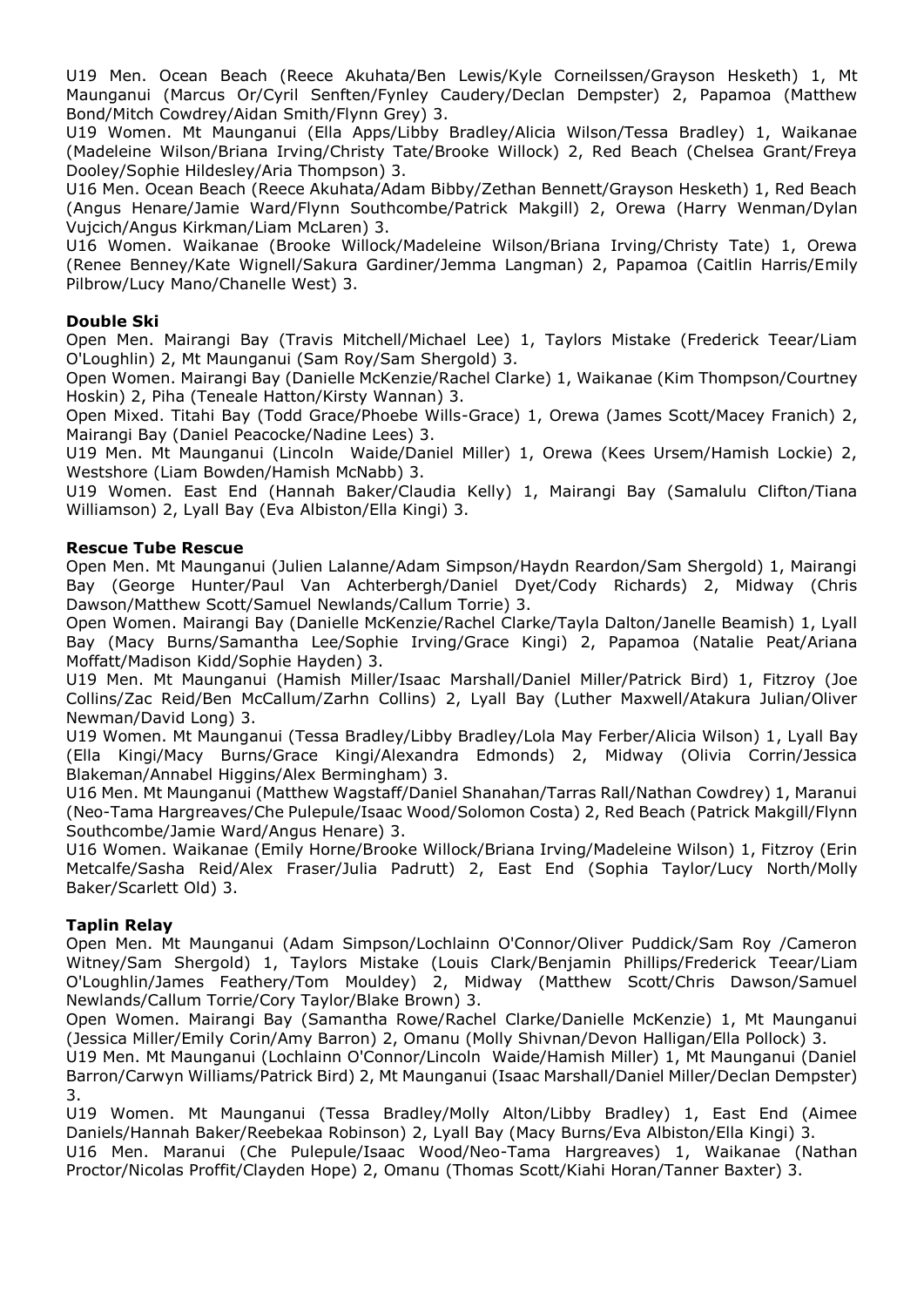U16 Women. Orewa (Kate Wignell/Cayleen Bester/Sakura Gardiner) 1, Lyall Bay (Loredana Unsworth/Gabrielle Barnett-Bates/Ruby Hikuroa) 2, Mt Maunganui (Olive Pearce/Lily Alton/Ella Pomare) 3.

#### **Beach Sprint**

Open Men. Daniel Dyet, Mairangi Bay 1, Javon McCallum, Fitzroy 2, Daniel Rippon, Piha 3. Open Women. Olivia Eaton, Mt Maunganui 1, Casie Fyall, Waikanae 2, Jamie Gedye, Waikanae 3. U19 Men. Ben Lewis, Ocean Beach 1, Aidan Smith, Papamoa 2, Marcus Or, Mt Maunganui 3. U19 Women. Briana Irving, Waikanae 1, Sophie Sandford, Omanu 2, Tayla Dalton, Mairangi Bay 3. U16 Men. Reece Akuhata, Ocean Beach 1, Mitchell Irwin, Omanu 2, Ben Gregory, Piha 3. U16 Women. Briana Irving, Waikanae 1, Tayla Dalton, Mairangi Bay 2, Madeleine Wilson, Waikanae 3.

#### **Lifesaver Relay**

Open Mixed. Mairangi Bay (Tim Cameron/Matt Kirke/Wayne Simeon/Adam Jackson/Terrence (terry) Burbidge/Danielle McKenzie/Michael Lee/Tayla Dalton/Bayden Botha) 1, Mairangi Bay (Scott Hunter/Paul Anderson/Karl Anderson/Travers Smyth/Rob Jones/Nicholas (nick) Malcolm/Rachel Clarke/Astaria Teaukura/Michael Slessor-White) 2, Paekakariki (Richard Whinham/Abraham McPherson/Joshua Temple-Brown/Nathan Keys/Steven Dickson/Tyler Cannell/Ethan Moore/Brianna Norris/Max Jones) 3.

#### **Surf Boat Relay**

Open Mixed. Titahi Bay (Caleb Clarke/Harris Findlater/Tayne McMahon/Eli Jones/Kyle Lang/Georgia McLaren/Tracey Mills/Kathryn Kinvig/Angie Keen/Wil McDowell/Adam Stella/Fraser McLaren/Jonathan Henry/Darryn Stapleton) 1, Piha (Finn McIntyre/Benji Lines/Joseph Jacob/Murray Stapleton/Rhye Jacka/Stacey Kurylo/Audrey-Lise Bourneville/Gracey Monteith/Ashley Clarke/Jean-Paul Smit/Paul Gerritsen/Liam O'Halloran/Ben Scott/Benjamin Richards/Mark Bourneville/Cameron Corkill/Kelsea Broekhuizen/Chris Lines/Nicholas (nick) Sigley/Jacob Sodo/Tom Jacka) 2, Orewa (Xander Cuff/Callum Stinson/James Hickman/Finn Woodcock/Mark McCarthny/Amie Thomason/Rebecca (becky) Thomason/Samantha Rogers/Nikki Jones/Stuart Handford/Jake Griffiths/John McCarthny/Ryan Carrigan/Jasper Ballantyne/Stuart Price) 3.